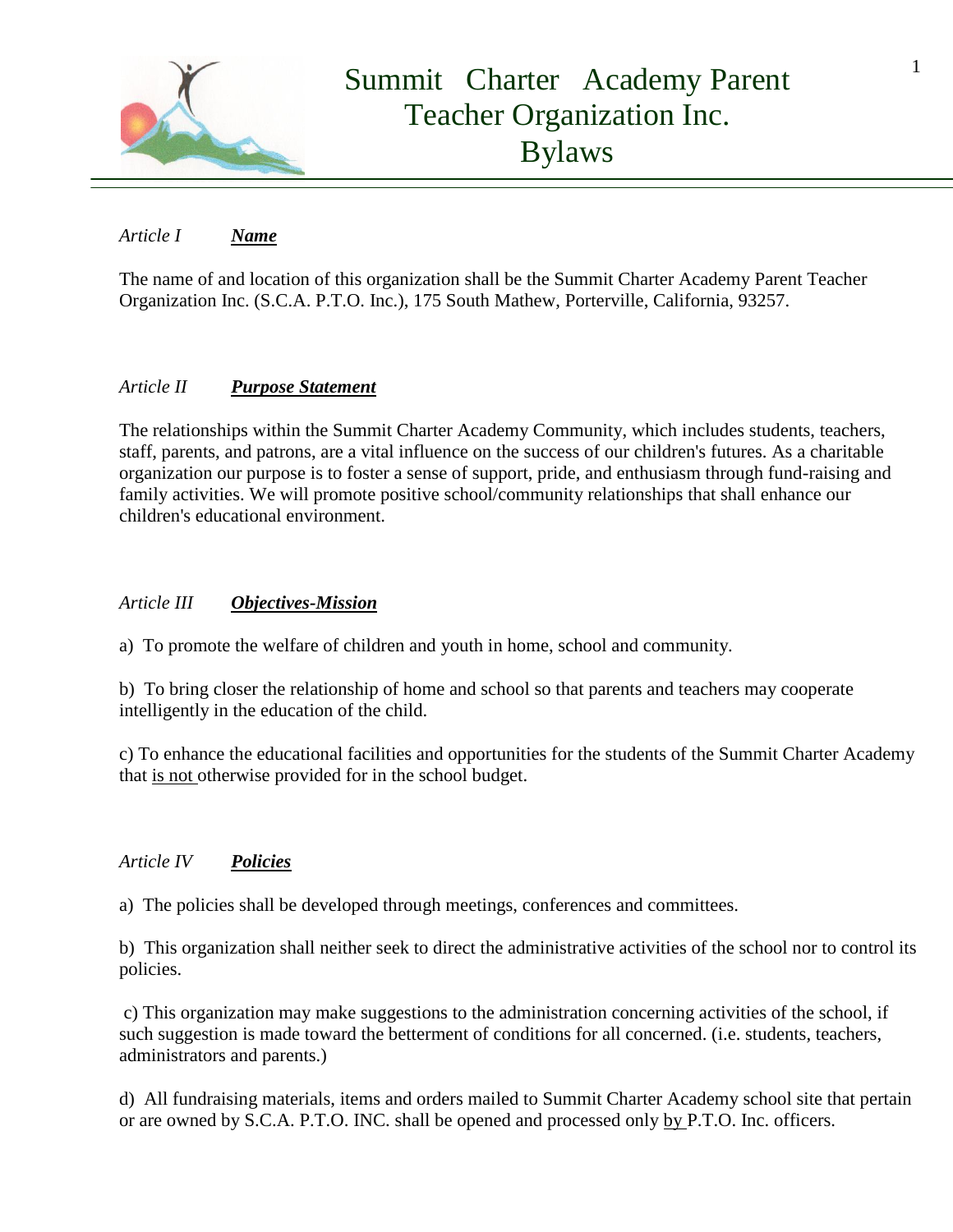

e) All written materials produced by and for the organization prior to publication and/or distribution must be approved by the S.C.A.P.T.O., Inc. President or by a vote of the general membership.

f) An annual report will be given to the SCA Board of Directors annually at their May or June meeting.

## *Article V Membership*

a) Membership in this PTO shall be made available without regard to race, sex, color, creed or national origin.

b) Any parent, guardian, or other person with a child enrolled and attending the Summit Charter Academy Mathew Campus (SCA-M) or Summit Charter Collegiate Academy (SCCA).

- c) Each member of the licensed teaching staff working at SCA-M and SCCA.
- d) Any member shall have the privilege of making motions and serving as a member and/or officer.
- e) The Principal(s) shall be considered as a sitting advisor and/or consultant to S.C.A.P.T.O. Inc.

## *Article VI [Officers and Their Elections](http://www.bccn.boone.in.us/pwpto/bylaw.htm#officers)*

- a) The executive officers of this organization shall be no more than one (1) of each of the following; President, Vice President, Secretary, Treasurer, Historian/Parliamentarian. All members shall be invited to all General Meetings.
- b) Nominations will be opened at the March meeting and remain open until nominations are closed at the April Meeting.
- c) Officers shall be elected at the April meeting of the organization by the members present.

d) Officers shall assume their official duties at the close of the May transitional meeting of that current school year.

e) Officers shall serve a term of one (1) years and/or until their successors are elected. Elections shall be held yearly.

- 1) The PTO members will bring forth the nominations for the General Elections.
- 2) Appropriate notification of elections will be given to the school populace.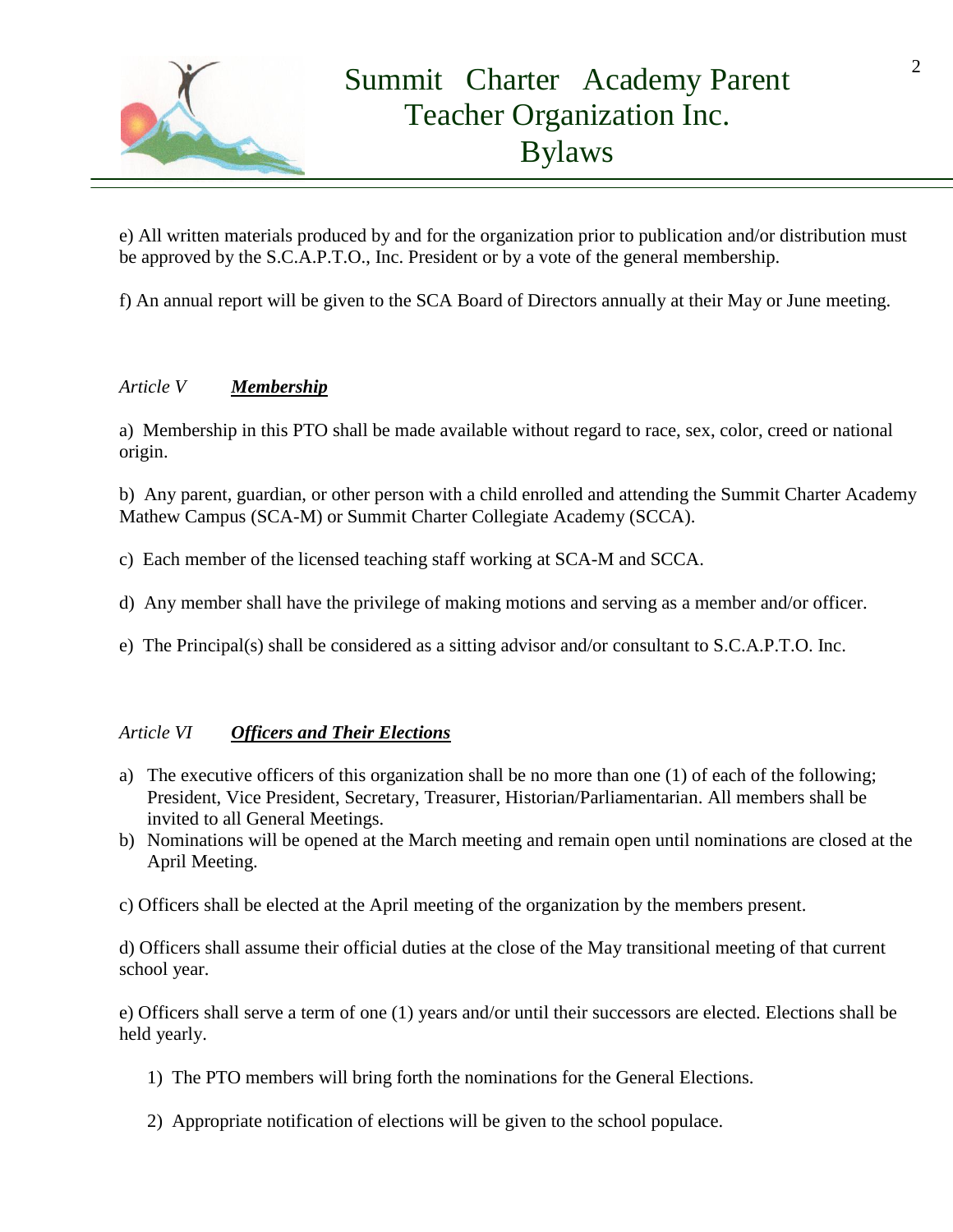

3) The PTO officers shall present a slate of nominees for offices to be filled and report the slate of nominees to the PTO members at the April meeting of the organization. If there is no nominee for a position then the incumbent board will continue to search the membership to fill the vacancies following the vacancy procedure below.

4) Following the report from the PTO officers, an opportunity shall be given for nominations from the floor.

5) Only those who have consented to serve shall be eligible for nomination, either by the officers or from the floor.

6) All members of the PTO are eligible to vote during general meetings and/or elections.

- 7) Balloting will take place at the April General Membership Meeting.
- 8) Non-elected members and/or SCA office staff will count ballots.

e) Term Limits – There is no limit as to the number of terms that an officer may hold the same position. However, they shall follow election procedures at the beginning of each term.

f) Vacancies - A vacancy occurring in any office shall be filled for the unexpired term by a person elected by a majority vote of the remaining members of the PTO officers and/or PTO members.

g) Removal – An officer may be removed from office if absent from three (3) consecutive board or three (3) general meetings, and/or by a majority vote of the membership for failure to fulfill the duties of their office.

## *Article VII* **Installation of Officers**

- a) There will be a required transitional officers meeting of current and new officers in May, to be scheduled after elections of the April meeting.
- b) Upon installation, the new officers will assume their duties.
- c) The new officers will meet prior to the last day of school. The meeting will be scheduled after the last scheduled general meeting of the school year. (This can also be scheduled in conjunction with the transition meeting.) Bylaws will be read at this meeting to ensure awareness by all officers.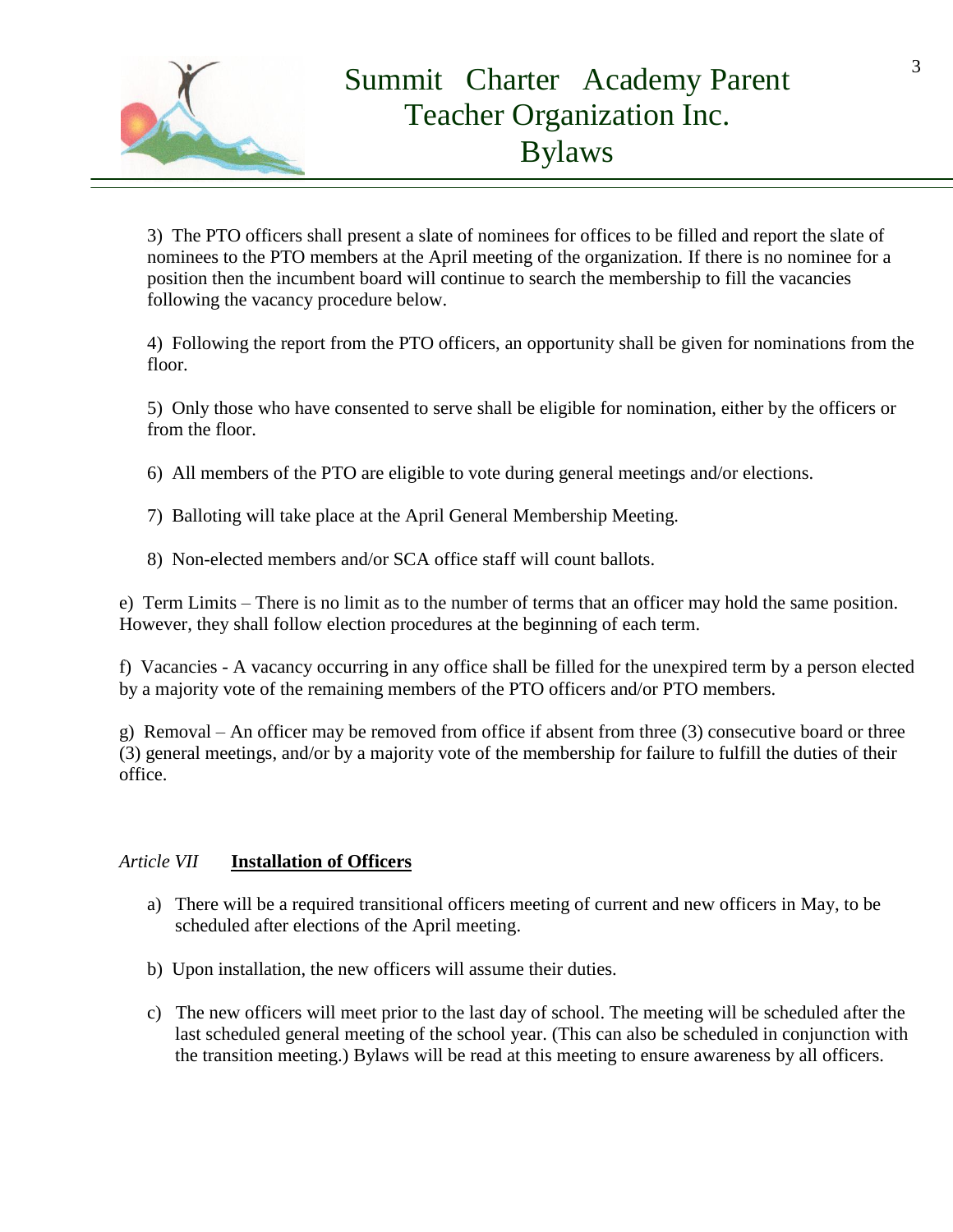

### *Article VIII* **Duties of Officers**

#### ALL OFFICERS SHALL:

a) Perform duties as outlined as well as any other duties prescribed in these bylaws; and such other duties as may be delegated to him/her.

b) Decide on fund-raisers and services to be provided during the school year.

c) Approve the budget and financial report monthly during a board meeting or at the next general meetings.

d) Deliver all appropriate records, including Event Records to the President.

e) PTO Board Members will be in charge of handling money during a PTO event/fundraiser. A designee will be assigned at the discretion of the P.T.O. Board if needed.

f) All officers are required to deliver to their successor's official materials at the close of their service of office.

g) At least two (2) PTO members, one of which must be a PTO Officer, must be present when counting money.

\* Money will be counted and verified by two people of no family relation.

\*Money will be sealed into a bank deposit bag with a verified deposit slip

\* Money will be deposited no later than the 2nd business day after the fundraiser/event.

\*Money will be kept in school safe when accessible until the day of deposit.

\*Money will be deposited by any PTO board member available.

#### THE PRESIDENT SHALL:

a) The president is the presiding officer and the official representative of the organization.

b) Preside at all meetings of the organization.

c) Proofread and approve all written materials produced by the organization prior to publishing and/or distribution.

d) Coordinate the work of the officers of the organization in order that the objectives may be accomplished.

e) Obtain and distribute all necessary materials for the PTO organization members.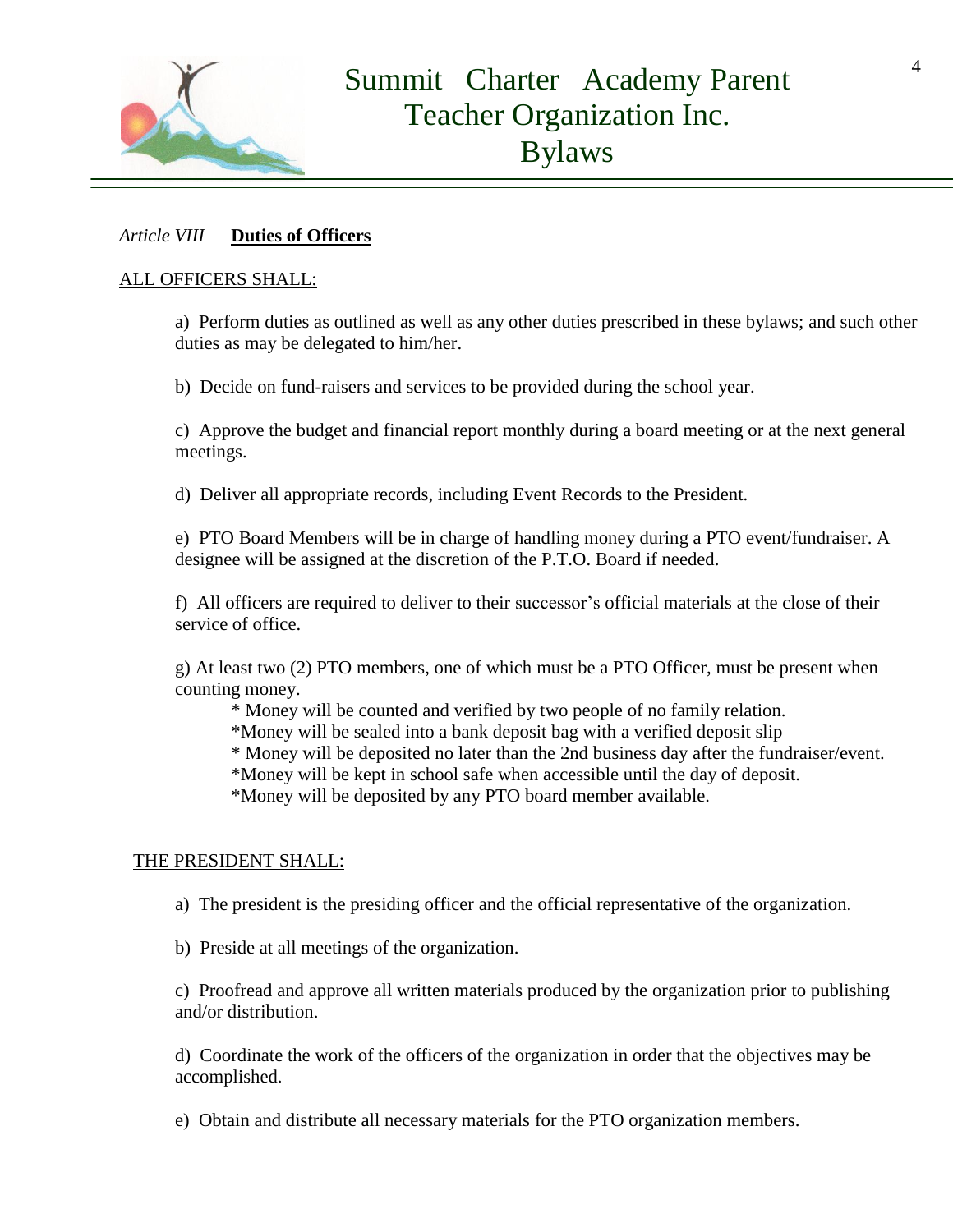

f) Serve as an authorized signatory of all PTO checks.

g)Ensure that the Statement of Information is filed with the Secretary of State on even years before June  $1<sup>st</sup>$ .

g) Perform such other duties as assigned by the organization.

### THE VICE PRESIDENT SHALL:

- a) Attend all PTO meetings.
- b) In the event the President is unable to attend meetings, the Vice-President will preside.

c) Should the President be unable to complete his/her term, the Vice-President would assume the office of President.

- d) Complete all duties and/or assignments designated to you by the President.
- e) Assist the President with all of his/her duties.
- f) Serve as an authorized signatory of all PTO checks (When needed).
- h) Perform such other duties as assigned by the organization.

#### THE SECRETARY SHALL:

- a) Attend all PTO meetings.
- b) Record and keep an accurate, concise, permanent record of all proceedings of all meetings.
- c) Have agenda and minutes on hand at each meeting for reference.
- d) Distribute a summary of the minutes soon after each meeting to PTO officers.
- e) Update/amend all minutes and/or bylaws when needed and distribute to the PTO officers.

f) Update and distribute the yearly PTO Information Packet after it has been proofread by the President.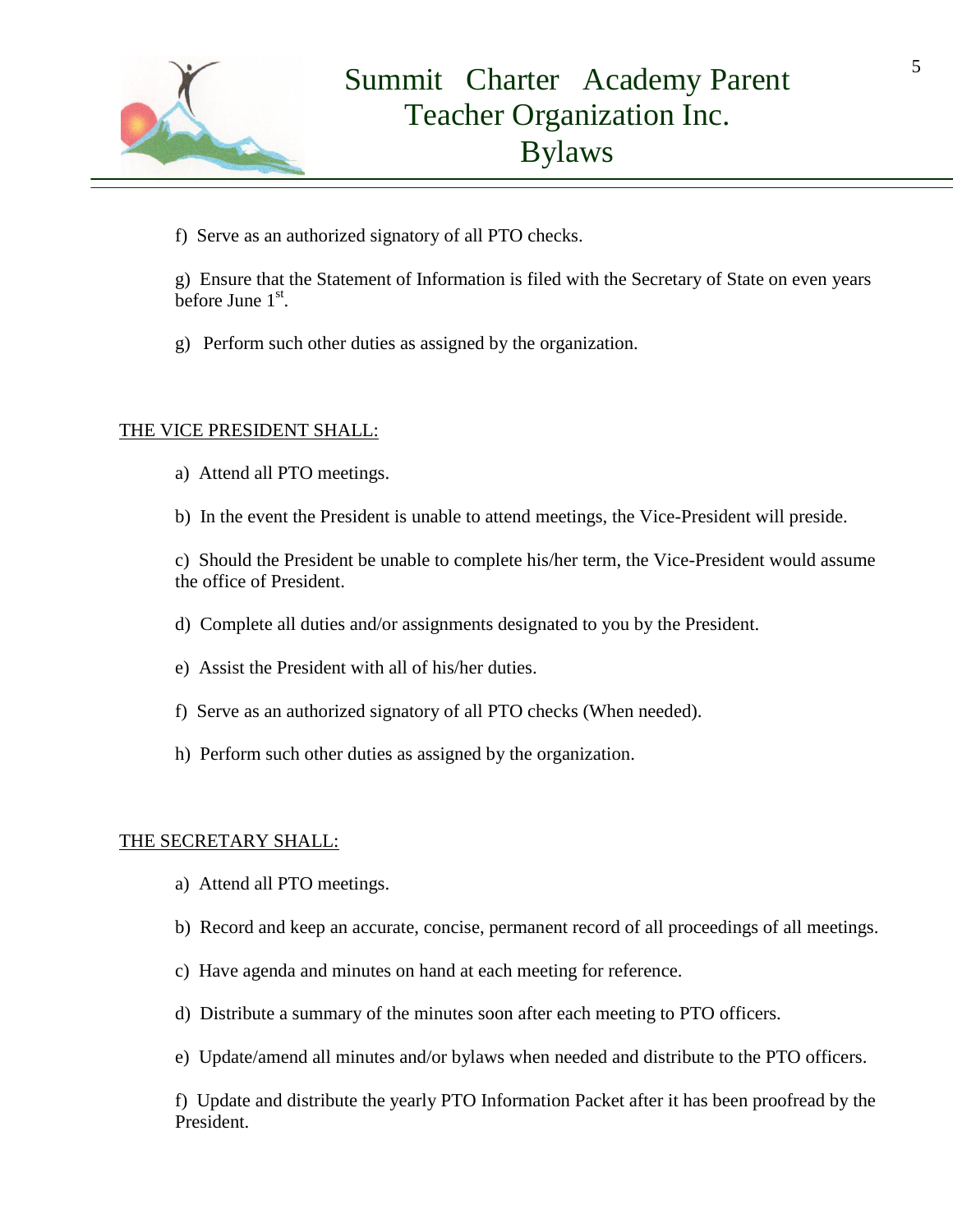

- g) Serve as an authorized signatory of all PTO checks (When needed).
- h) Perform such other duties as assigned by the organization.

i) Ensure a copy of the agenda, treasurer report, minutes and any other handouts from each meeting into the PTO binder located in the SCA-M office.

#### THE TREASURER SHALL:

- a) Attend all PTO meetings.
- b) Obtain the two (2) authorized signatures required on each check as listed in *Article X.*
- c) Keep an accurate record of receipts, donations, and expenditures.
- d) Serve as an authorized signatory on all PTO accounts.
- e) Maintain and present a financial statement at each PTO meeting.

f) At the end of the current school year, the treasurer will prepare and present an approved written annual financial report to the incoming PTO officers.

g) Ensure that the taxes are completed and filed by October  $15<sup>th</sup>$  of every year, and made available for review at the November PTO general meeting.

h) Ensure that the insurance is paid in August of every year, and a copy of the certificate placed in the PTO binder located in the SCA-M office.

- j) Perform such other duties as assigned by the organization.
- k) Provide a list of outstanding bills to be voted on and approved for payment by the members. A check request form will be submitted with all bills.

## THE HISTORIAN/PARLIAMENTARIAN SHALL:

- a) Attend all PTO meetings.
- b) Keep accurate year-to-year history of PTO officers, members, bylaws, and photographs.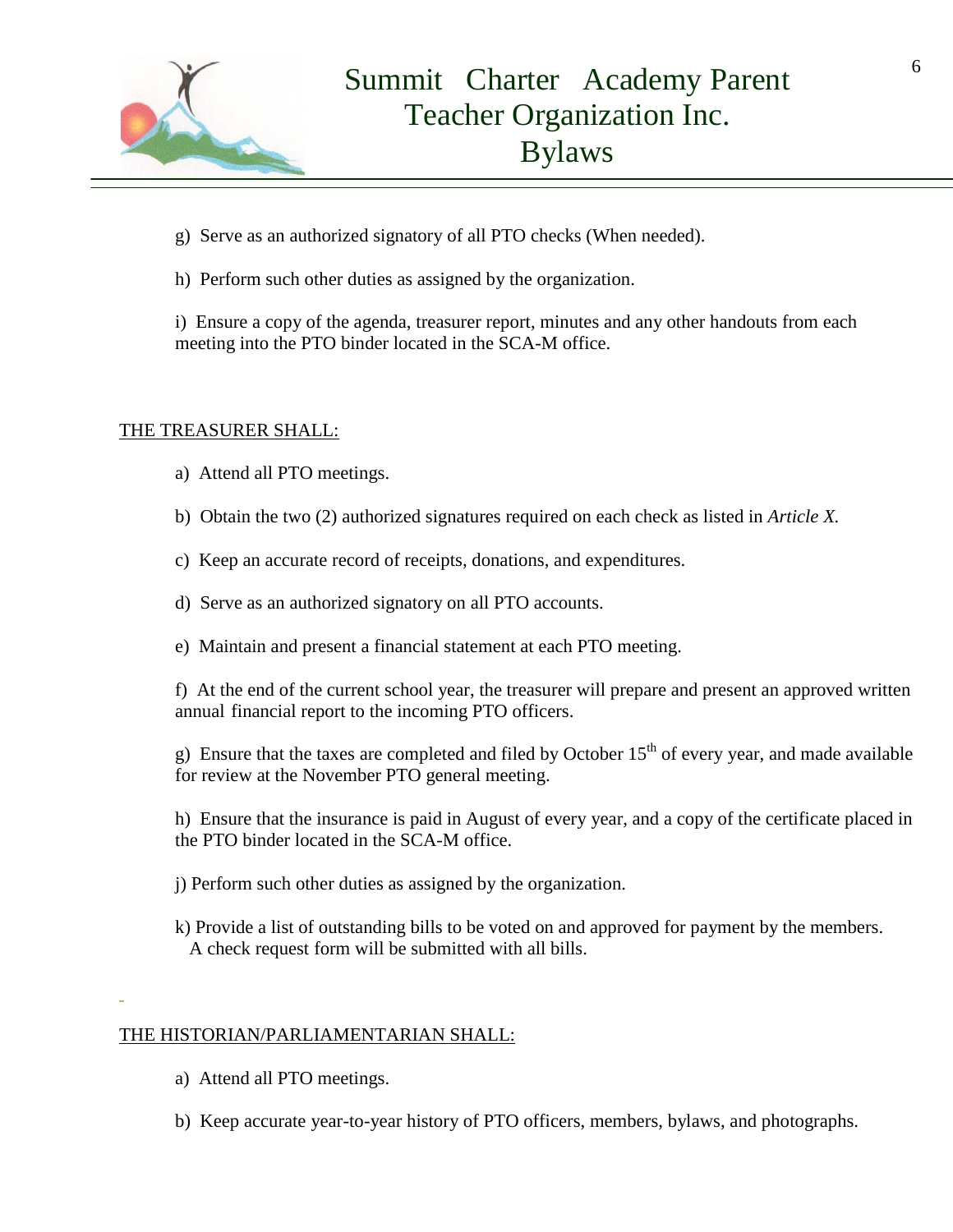

- c) Keep a report of PTO events and activities and their outcome.
- d) Update information on the Social Web sites of the PTO.
- e) Maintain, record, and update all volunteer hours to be submitted to SCA-M and SCCA.
- f) Assure and enforce the bylaws of the organization.
- g) Keep accurate list of all P.T.O. awards given and/or received.
- h) Serve as an authorized signatory of all PTO checks (when needed)
- i) Organize and maintain a list of all volunteers and keep all information confidential.
- j) Perform such other duties as assigned by the organization.

k) Will balance checkbook (bank reconciliation) and have available at the following month's meeting

## *Article IX* **PTO Meetings**

a) Meetings of the PTO officers will be held as needed or as designated by the President and will be posted for the General Membership.

b) General Membership meetings will be scheduled monthly. During the school year- excluding December, June and July.

c) Dates of meetings shall be determined by the PTO officers, with consideration of the principal(s) and will be sent home at the beginning of the school year.

d) Special meetings of the general organization may be called by the president, or by a majority of the PTO officers, five (5) days notice having been given.

e) The annual election of officers meeting shall be held in April.

f) The budget meeting, which shall include the presentation of the budget and calendar, shall be held at the beginning of the school year for approval by the membership*.*

g) A simple majority of PTO officers (3) and members present shall constitute a quorum for the transaction of business at any meeting of this organization.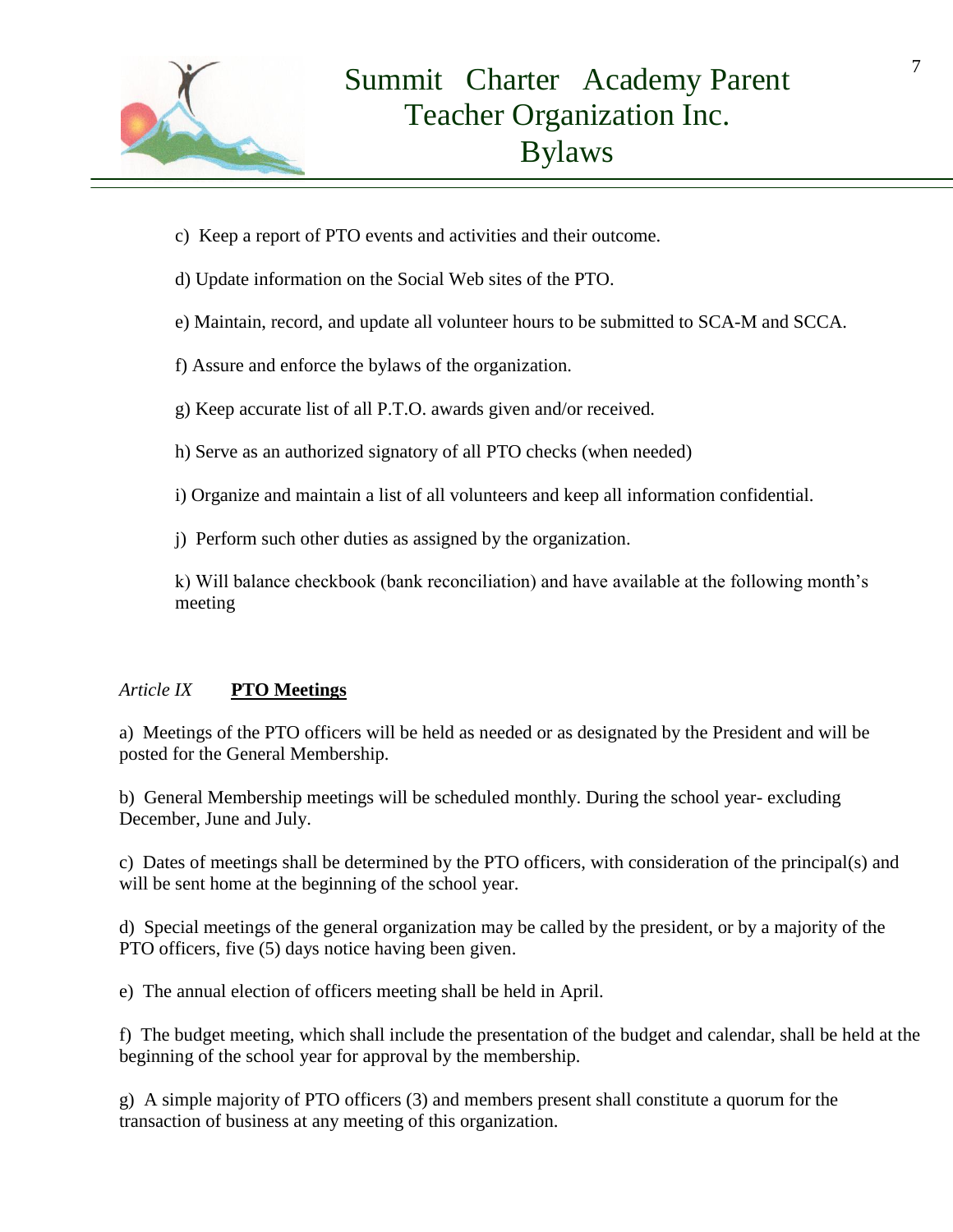

h) All **PTO GENERAL** Meetings shall be open to the public.

i) The bank statement with the reconciliation report of the prior month(s) will be reviewed and signed by the PTO officers present at each general or board meeting.

j) PTO meetings shall run under Robert's Rules of Order.

## *Article X* **Organization Bank Account**

a) All monies of the Summit Charter Academy PTO, Inc. shall be deposited by the Treasurer or PTO Board member in a Federal or State chartered bank or credit union approved by the PTO officers.

b) Two (2) authorized signatures shall be required on all checks. The authorized signatures of the account shall be two (2) of the following: President, Vice-President, Secretary, Treasurer, and Historian/Parliamentarian.

c) The account shall be carried in the name of **Summit Charter Academy PTO, Inc**.

d) Any and all expenses incurred by the PTO members/officers for reimbursement must be approved by the PTO officers.

e) The Signers on the PTO bank account will be changed within two weeks of the transition meeting.

f) An annual review of the books will be completed by a Committee at the end of each Fiscal Year. (no current board members may serve on the committee, but the President and Treasurer will be available to answer questions to the committee). The committee report will be made available at the  $1<sup>st</sup>$  general meeting of the school year. (If Committee is not available the PTO board members will seek a review an annual review of the books from a CPA or other certified person)*.*

g) Reimbursements will be paid on the  $1<sup>st</sup>$  and  $15<sup>th</sup>$  of every month, once they are approved by the PTO Board or members. All necessary documentation must be provided along with a reimbursement request form**.**

## *Article XI* **Dissolution of Organization**

a) If this organization wishes to disband it must proceed in the following manner: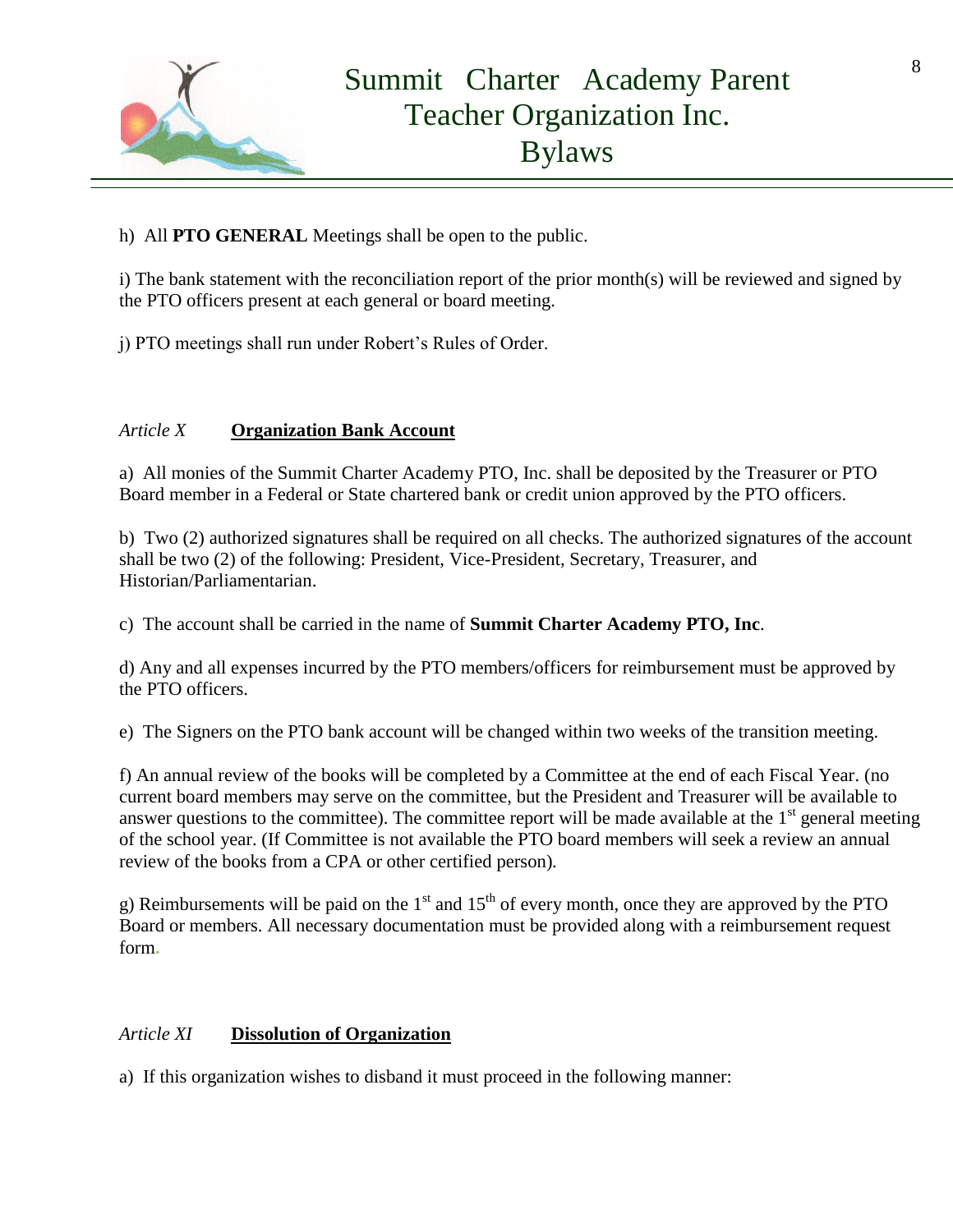

1) The Summit Charter Academy PTO, Inc. shall adopt a resolution recommending that the organization be dissolved and directing that the questions of such dissolution be submitted to a vote at a special meeting of members having voting rights. Written or printed notice that the purpose of such meeting is to consider the advisability of dissolving the organization shall be given to each member entitled to vote at such meeting at least thirty (30) days prior to the date of such meeting.

2) Only those persons who were members in good standing of the PTO on the date of the adoption of the resolution and who continue to be members in good standing on the date of the special meeting shall be entitled to vote on the question of the dissolution.

3) Approval of the dissolution of the PTO shall require the affirmative vote of at least threequarters (3/4) of the members who are entitled to vote at the special meeting, and who are present and voting at such meeting, with a quorum having been established in accordance with these bylaws.

4) Any remaining funds shall be distributed to a qualified 501(c) (3) organization for the exempt purpose of education.

## *Article XII* **Amendments to the Bylaws**

a) Bylaws may be amended at any General Membership Meeting by a vote of two-thirds of the members present. Notice shall be given at least two (2) weeks prior to the meeting.

b) These bylaws may be reviewed and/or revised by the PTO officers as necessary to meet changing conditions in the school and community and brought to a vote of the General Membership.

**c**) Amendments to these bylaws must be approved by the PTO members before they become effective. A copy of the bylaws shall become available to the SCA Administration upon request.

*Originally Drafted by the 2005/2006 Summit Charter Academy PTO officers*.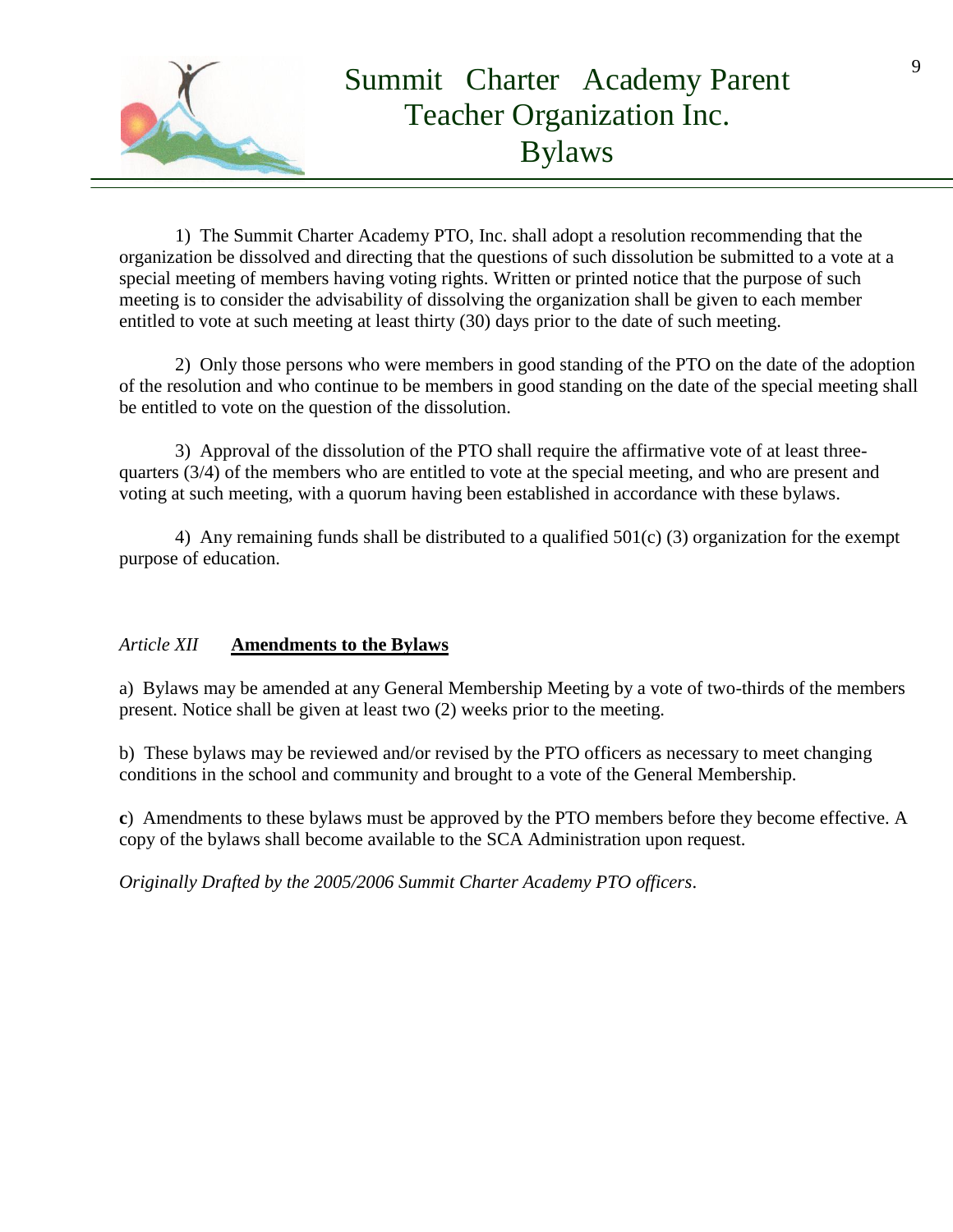

## **Amendments made by SUMMIT CHARTER ACADEMY PTO OFFICERS 2014-2015**

- **President – Ashley Martinez-Smith**
- **Vice President – Summer Recek**
- **Secretary – Pilar Orosco**
- **Treasurer – Shari Hernandez**
- **Historian – Michelle Johnson**

Revised 11/12/2014

Bylaws adopted by the PTO organization in July 2005 Bylaws revised and approved on November 12, 2014 INCORPORATED BY SUMMIT CHARTER ACADEMY PARENT/TEACHER ORGANIZATION INC. 2006 Laws adopted by Articles of Incorporation Office of Secretary State of California.

**END OF DOCUMENT**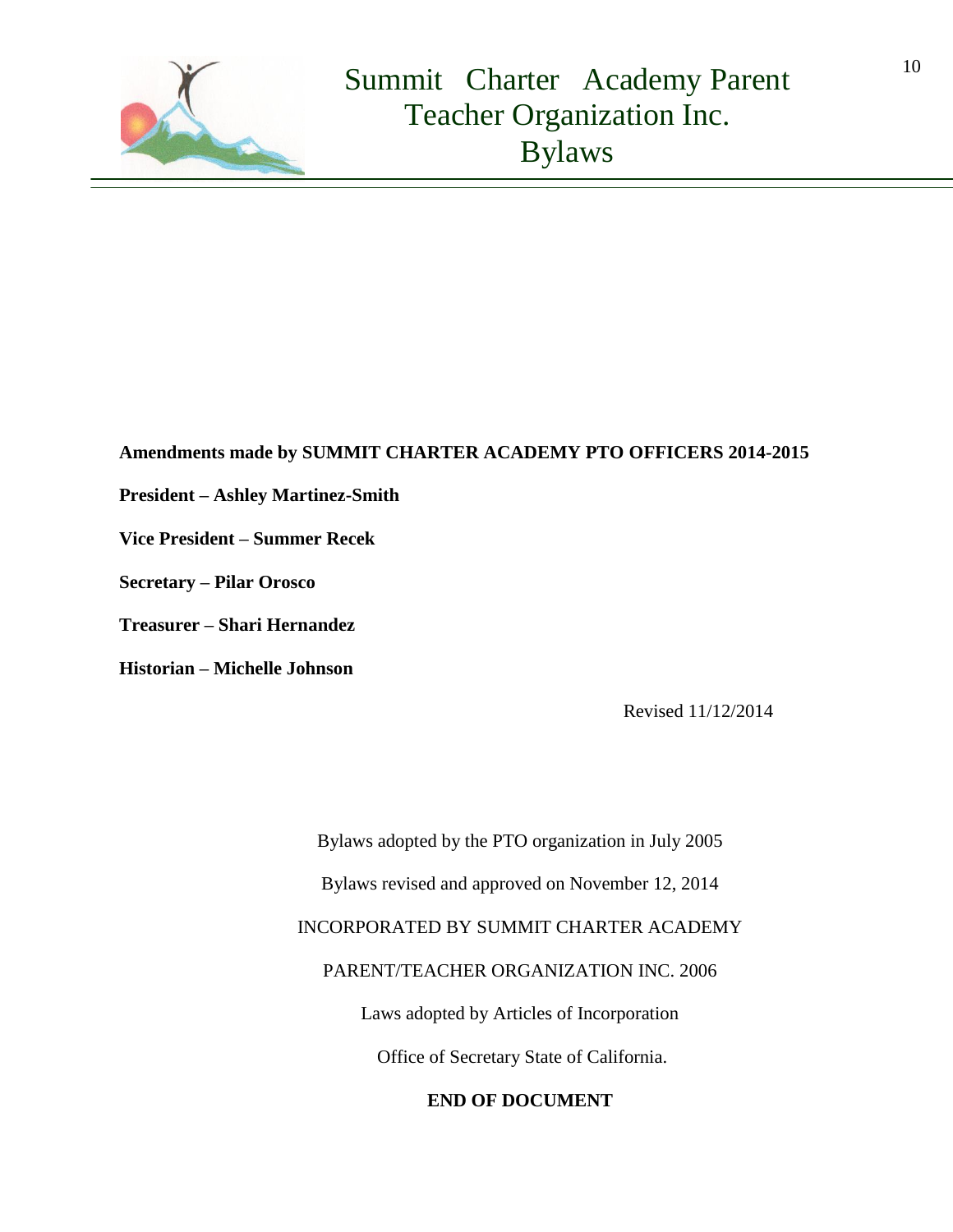

# **NOTES:**